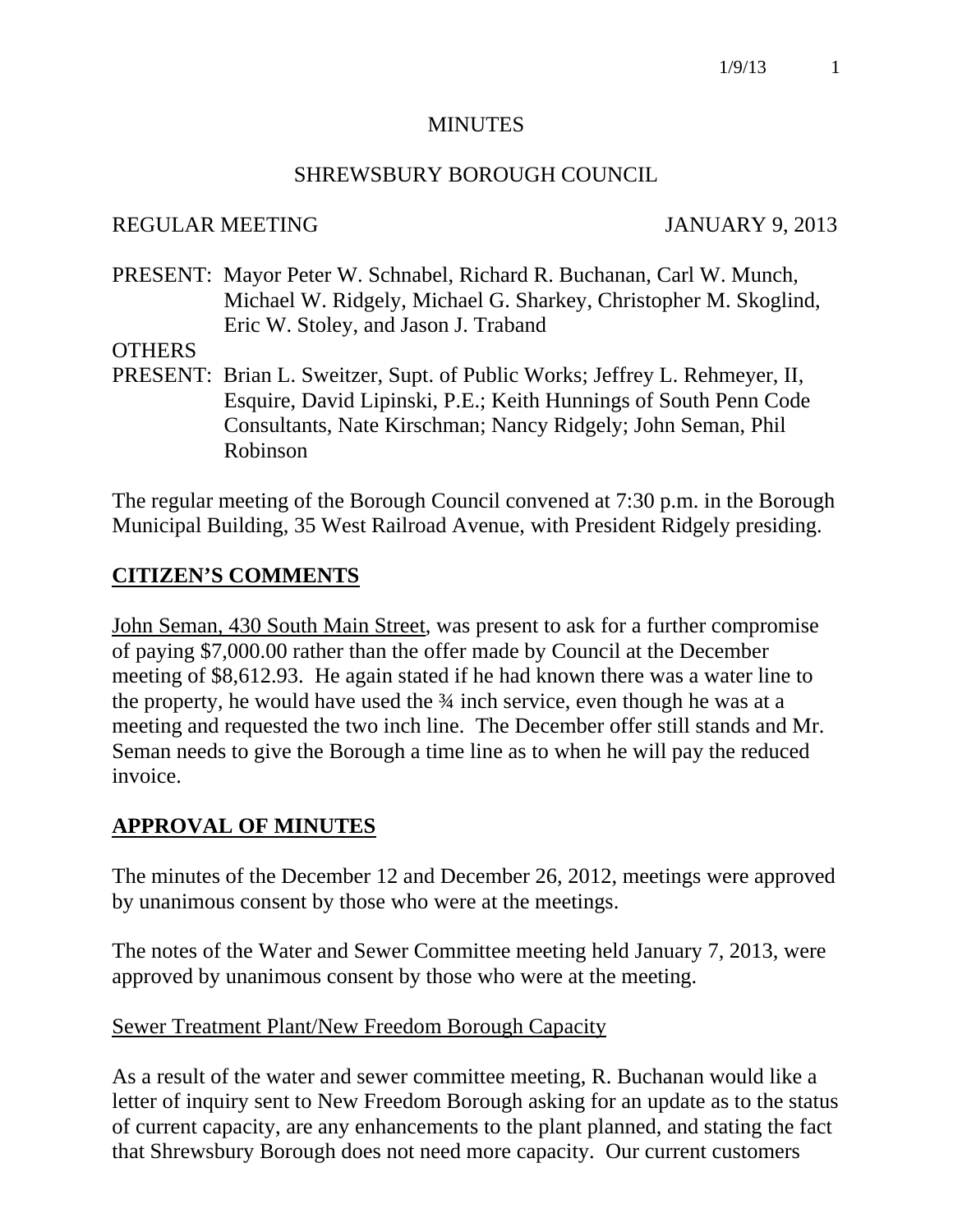should not pay more for expansion and those costs would need to be passed on to any new customers who would benefit from the additional capacity. R. Buchanan will draft a letter with a copy to the Municipal Authority.

# **APPROVAL OF EXPENDITURES AND REPORT OF ACCOUNTS**

The December expenditures and report of accounts will be approved at the February meeting to allow time for the quarterly splits to be reflected.

# **BILL LIST**

The bill list for December was presented: General account: check numbers 11454 thru 11490; Water account: check numbers 4873 thru 4889; Sewer account: check numbers 4565 thru 4574; Highway Aid: check number 860.

C. Skoglind moved to approve the December bill listing. M. Sharkey seconded. The motion carried with all in favor.

# **PAYROLL REGISTER**

C. Skoglind moved to approve the December 10 and 26 payroll registers.

E. Stoley seconded. The motion carried with all in favor.

# **SUBDIVISION AND LAND DEVELOPMENT BUSINESS**

**Southern Regional Police Department** – Mayor Schnabel and Richard R. Buchanan

Mayor Schnabel highlighted the November police report noting that Shrewsbury Borough is again leading in calls and time. There was discussion as to how the general paperwork and patrol time are calculated. Mayor Schnabel and R. Buchanan will ask Chief Boddington to "dissect" the November report and tell the Borough how the time is distributed. Mayor Schnabel stated the Commission reorganized and the Chairman is John Trout, Vice Chairman is Jeff Halapan, and the Secretary is Mayor Schnabel.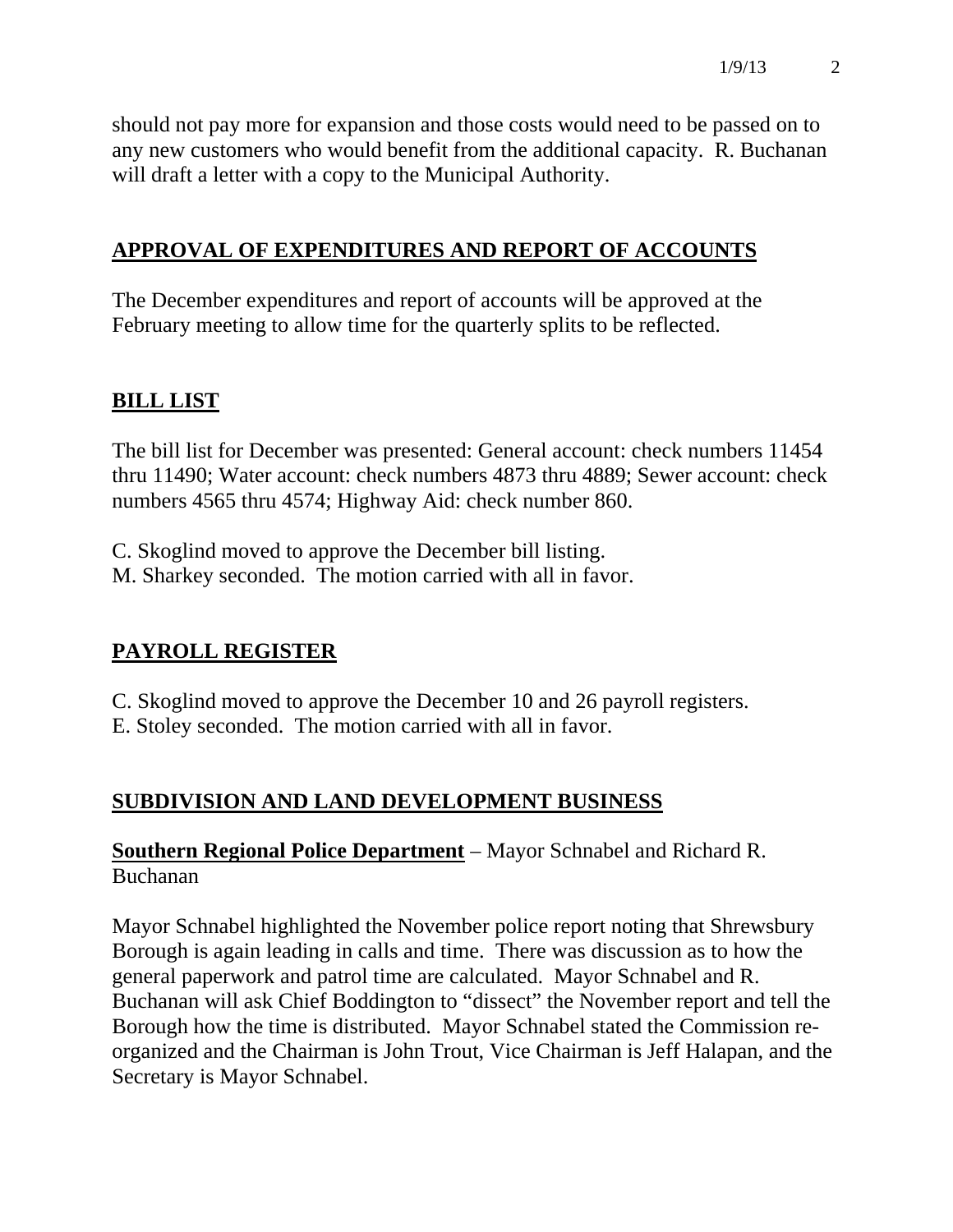R. Buchanan stated there is another meeting tomorrow morning with Stewartstown Borough. Stewartstown Borough needs to decide how many hours of service it wants to buy.

# **Codes Enforcement** – Keith Hunnings

Two permits were issued in December and two letters were sent asking for corrections. One was to  $32 - 34$  South Main Street as the roof of the garage needs to be repaired. The management company forwarded the letter to the bank which is reluctant to make any repairs. Sol. Rehmeyer may need to get involved. A letter was sent to 39 East Forrest Avenue asking that the temporary signs for Bubba D's be removed which includes the flag in the front and the other banners.

#### 504 South Main Street

Keith was asked again about the items for sale being displayed in front of the building. Keith was asked to look into this further and to take action if this activity is not allowed under the Zoning Ordinance.

#### Corner of Plank Road and Northbrook Drive

Keith said that Kinsley Construction approached him to see if a park and ride lot could be built on this parcel. The land is zoned Industrial and this is not a use in that zone.

## **Water & Sewer** – Richard R. Buchanan

#### Drop Manhole Specifications

R. Buchanan moved to adopt Resolution 2013-1 for the amended drop manhole specifications.

E. Stoley seconded. The motion carried with all in favor.

A copy will be sent to Shrewsbury and Hopewell Townships to adopt the amended specifications as well.

## 15 Kratz Road and Valley View Grove HOA Temporary Easement Agreements

The letter indicating the Borough could use the sewer right-of-way on this property was sent to the owner of 15 Kratz Road and the silence is consent letter was sent to the Valley View Grove HOA president. B. Sweitzer was asked to give all property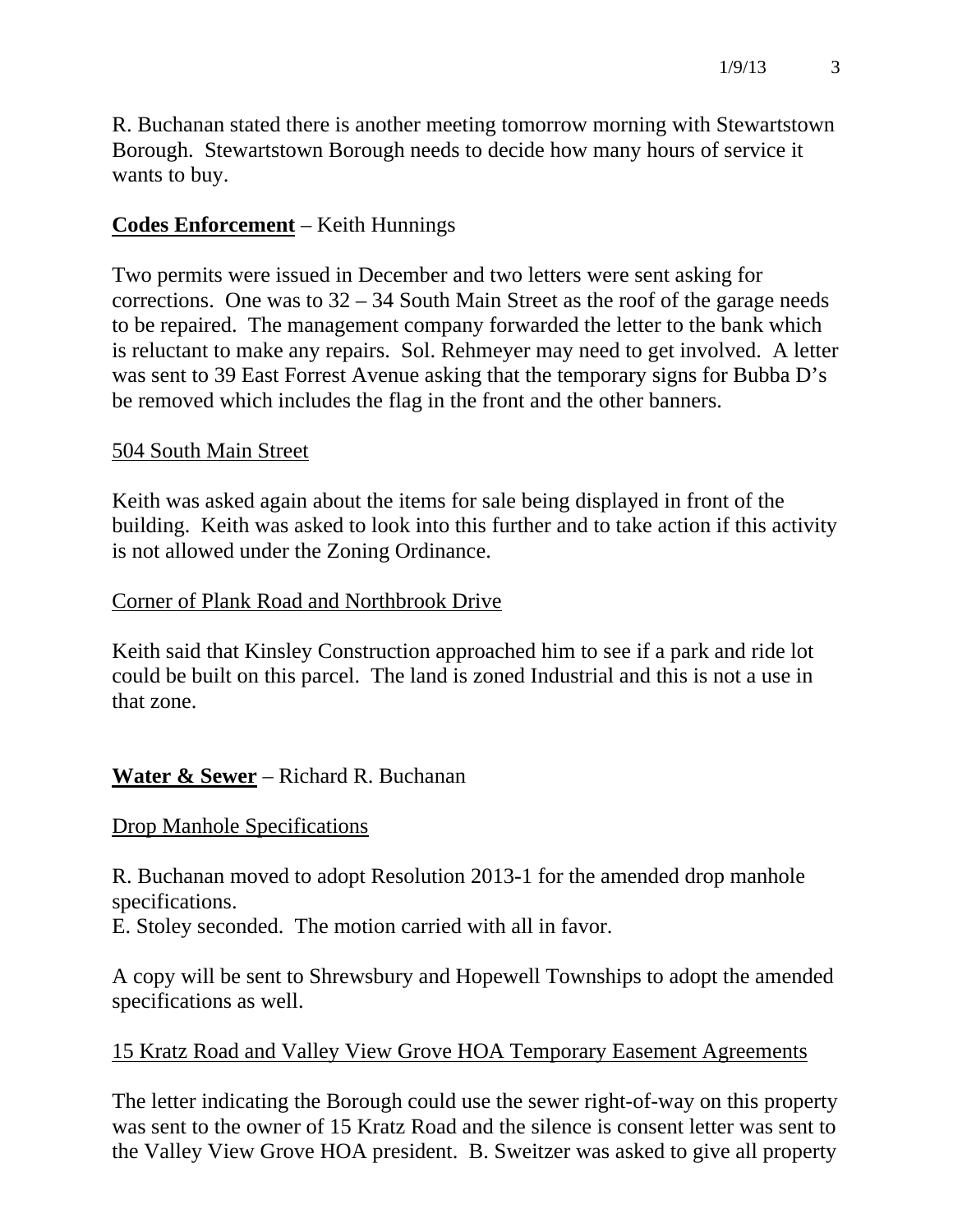owners a two week notice prior to the work starting for the Blouse well pump test. The temporary easements are for an above-ground water line to be placed on their properties for the test.

## Shrewsbury Courtyards Fire Hydrants

The fire company responded to a fire at the Shrewsbury Courtyards and discovered a hydrant was broken and could not be used. The Public Works Department does not exercise hydrants in the Courtyard complex as they are private.

B. Sweitzer was asked to give notice to all entities that have private fire hydrants when the Borough tests fire hydrants to see if they want to test at that time. The Borough will not test the privately-owned fire hydrants. The owners will also be asked to respond back that they have tested their hydrants.

## Heathcote Glen II Bond and Outstanding Invoices

The plan was conditionally approved in August, the surety bond is not in place, and there are outstanding fees in the amount of \$7,480.92 for sewer work, manhole inserts, engineering and codes enforcement fees. Eng. Lipinski stated he spoke with Phil Robinson who indicated it would be cheaper to install the improvements but he has heard nothing back from Phil.

E. Stoley moved that a letter be sent to Phil indicating that the conditional plan approval may be rescinded if a surety bond is not in place or plans made to have the improvements installed by the next Council meeting. M. Sharkey seconded. The motion carried with all in favor.

E. Stoley moved further that a letter be sent to Phil that if the amount of \$7,480.92 is not paid by the next Council meeting that interest will be charged and/or a lien will be filed.

R. Buchanan seconded. The motion carried with all in favor.

## Officer Miller

Officer Miller stopped by the meeting to see if anyone had any questions or concerns. He stated the department was involved in helping capture the persons who had broken into mini storage units in Shrewsbury Township and that they were also involved with the Gun Bunker break-in in the Township at 60 East Forrest Avenue.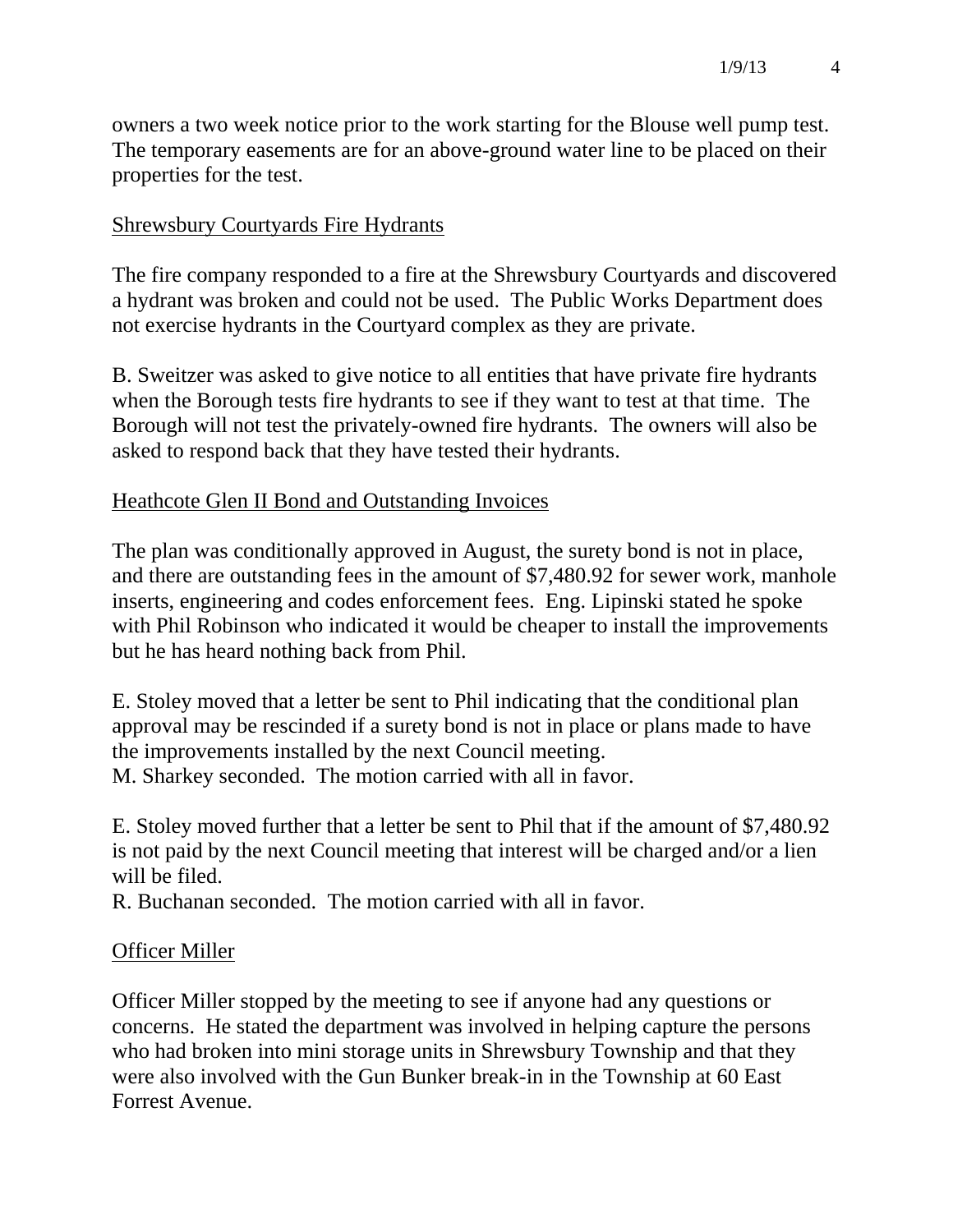## Southern Farms Sewer Project

The sewer main lining work will begin on January 7. The Public Works Department is working on installing cleanouts on the right-of-ways for the lateral lining. There are 23 cleanouts left to install. The entire project will be finished by spring.

## 430 South Main Street

This property was connected to the sewer system on January 3 and the water was installed on January 7.

# **Public Roads & Lighting** – Eric W. Stoley

## South Sunset Drive Gas Project

Columbia Gas is installing new gas main and services on South Sunset Drive from Church Street to West Clearview Drive. South Sunset Drive is in poor condition and the Public Works Department will monitor the road damage after the project is finished. Final pavement restoration will be discussed with entire overlay possible.

#### Snowstorms

The Public Works Department was out three times in December and the Public Works Department was complimented on their work.

## **Public Lands, Buildings, and Finance** – Christopher M. Skoglind

## Fire Alarm for Municipal Building

Fire Chief Tony Myers will present possible options next month for installing a fire alarm system in the municipal building. In the meantime, a smoke detector will be placed in the building. B. Sweitzer said the garages already have an alarm system.

## New Copier for Office

The copier purchased in 2001 needs extensive repairs. The Secretary has a quote for a black and white copier/fax/scanner in the amount of \$3,547.70 plus \$600.00 for the service contract.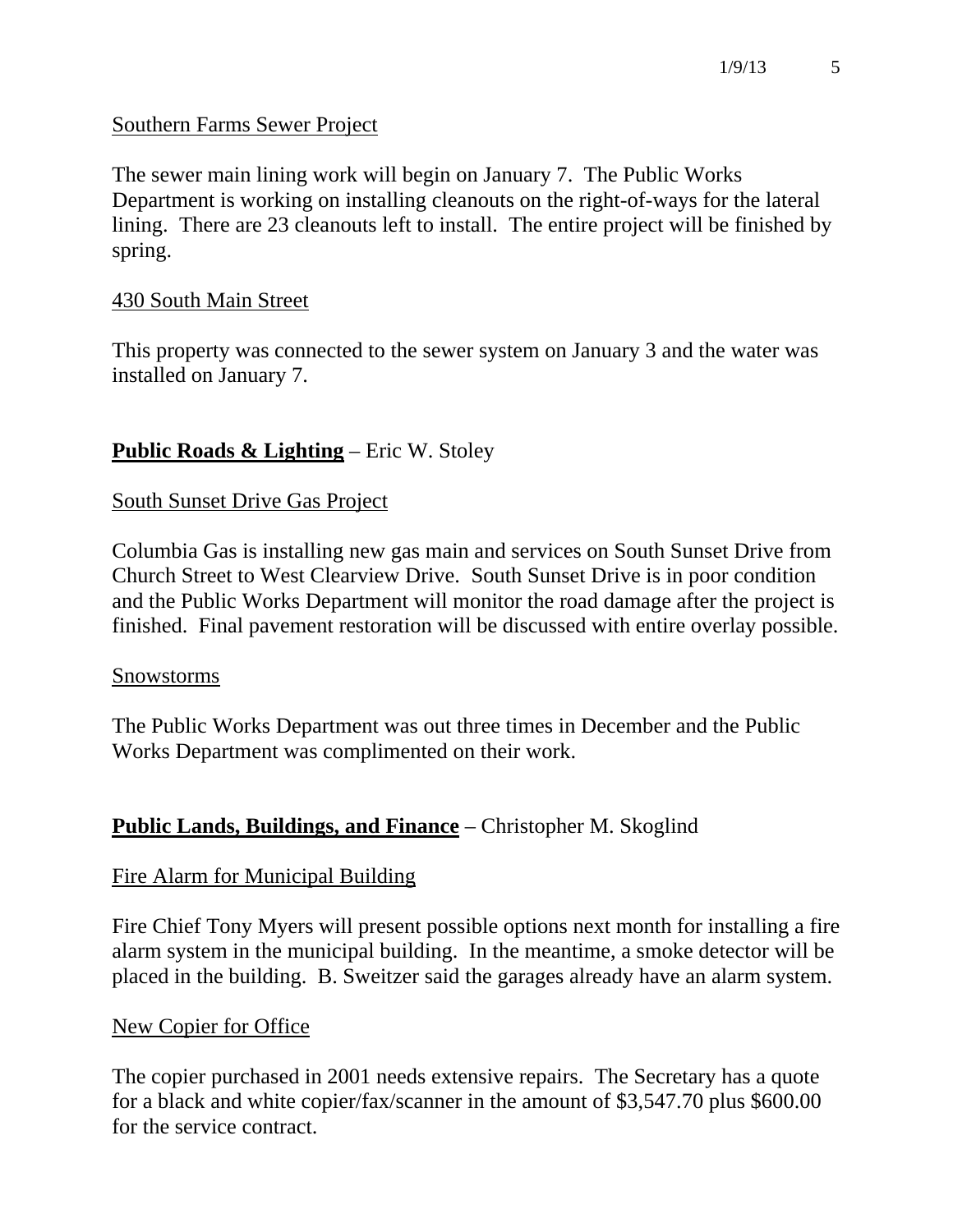C. Skoglind moved to proceed with the purchase of the new copier at the price quoted.

E. Stoley seconded. The motion carried with all in favor.

## New Computers

Quotes were received for the purchase of four desktops to replace the computers purchased in 2005. The Secretary was asked to have the gigabites increased to 500 gb harddrive to accommodate the memory needed to run the GIS mapping. The price quoted was \$795.00 each(250 gb) plus \$480.00 labor to install the computers and move the data.

C. Skoglind moved to proceed with the purchase of four desktops with the increased gigabites at a price not to exceed \$850.00 each and to pay the \$480.00 labor to install and move the data.

E. Stoley seconded. The motion carried with all in favor.

# **ENGINEER'S REPORT**

# Windy Hill Road Bridge Replacement

Eng. Lipinski submitted the billing breakdown to PennDOT for reimbursement but he has heard nothing back.

# 95 East Forrest Avenue Traffic Study

Eng. Lipinski stated he has not heard anything back regarding the Borough's request that all intersections on East Forrest Avenue be studied at peak times.

# Selwood/McCleary Detention Pond Subdivision Plan

This plan can now be recorded.

# Russett Farms Manholes Inaccessibility

There is an area south of Windy Hill Road on Reddale Drive that cannot be accessed to check manholes because of wet conditions. The area needs to be dug up and stone and fabrics put in place. The cost for the materials is almost \$2,000.00 and does not include the Public Works Department's labor. The developer will be asked to pay the material costs.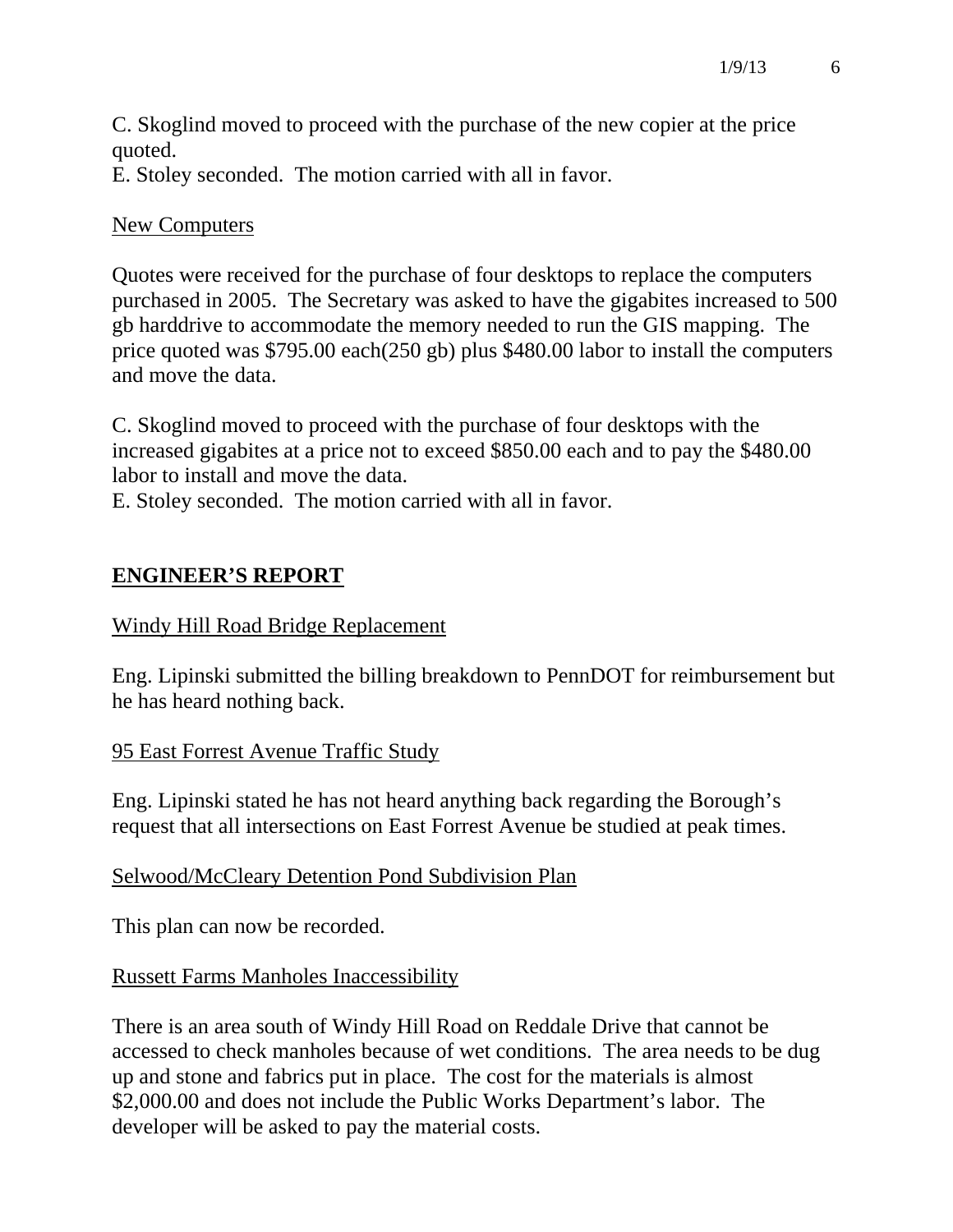This will be discussed at the next Municipal Authority meeting.

A resolution should be prepared and adopted that all manholes need to be accessible by certain vehicles that Shrewsbury and Hopewell Townships should adopt as well. Sol. Rehmeyer will be asked to define a standard for the resolution.

#### Proposal to Survey 200 Manhole Locations for GIS Mapping

James R. Holley & Associates submitted a proposal for the surveying and certification of 200 manhole locations to make the GIS mapping more accurate at a price of \$18,000.00.

E. Stoley moved to authorize James R. Holley & Associates to proceed with the survey of 200 manholes at a cost of \$18,000.00. R. Buchanan seconded. The motion carried with all in favor.

# **SOLICITOR'S REPORT**

#### PennDOT Agreement

A revised agreement was sent to Assistant Counsel Sharp which includes the tapping fees in effect in 2002.

An executive session will be held later in the meeting.

## **Public Safety, Welfare, and Personnel** – Michael G. Sharkey

## **Secretary's Report** – Cindy L. Bosley

The current trash contract will expire in February, 2014. This item will be added to the issue control sheet for April.

## **York Adams Tax Bureau** – Michael G. Sharkey

Mike reported the Tax Collection Committee met on December 13 to adopt the budget and the next quarterly meeting will be later this month.

## **Subdivision, Land Development & Zoning** – Eric W. Stoley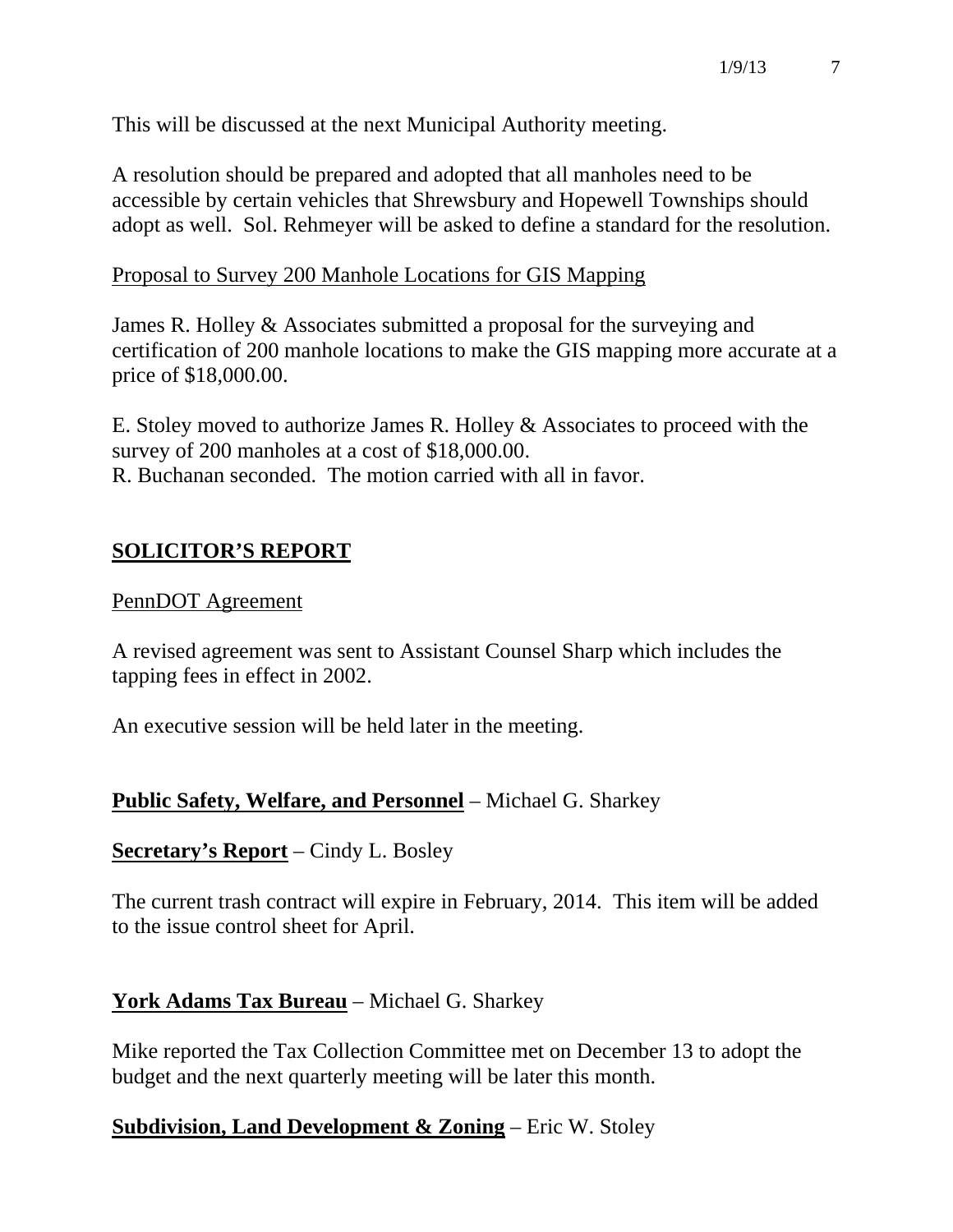## **Planning Commission/Regional Planning Commission** – Eric W. Stoley

## **UNFINISHED BUSINESS**

#### **NEW BUSINESS**

#### Re-appointments

John Hoover, Municipal Authority New term to expire  $1/1/18$ Ted Nadobny, Wellhead Protection Comm. New term to expire  $1/1/17$ John Speights, Zoning Hearing Board New term to expire  $1/1/16$ Laura Holloway, Zoning Hearing Board Alt. New term to expire 1/116 Abdo Nasim, Zoning Hearing Board Alt. New term to expire 1/1/16

C. Skoglind moved to re-appoint the individuals as listed above. J. Traband and M. Sharkey seconded. The motion carried with all in favor.

#### Removal of Zoning Hearing Board Alternate

Laurence Agulnick has moved from the Borough.

M. Sharkey moved to removed Laurence Agulnick from being an alternate on the Zoning Hearing Board since he moved from the Borough. C. Skoglind seconded. The motion carried with all in favor.

The position will be advertised.

#### Roll Call Item on Agenda

Since there is no legal requirement to do a roll call, the majority of Council members and Mayor Schnabel polled felt the item could be removed.

Cable Franchise Agreement Renewal

M. Sharkey reported discussions are ongoing and even though the rate of 3% commission remains the same that with the increased sources of revenue being charged the commission, our quarterly share should double. He is still bargaining for service for all Borough facilities.

Emergency Management Coordinator